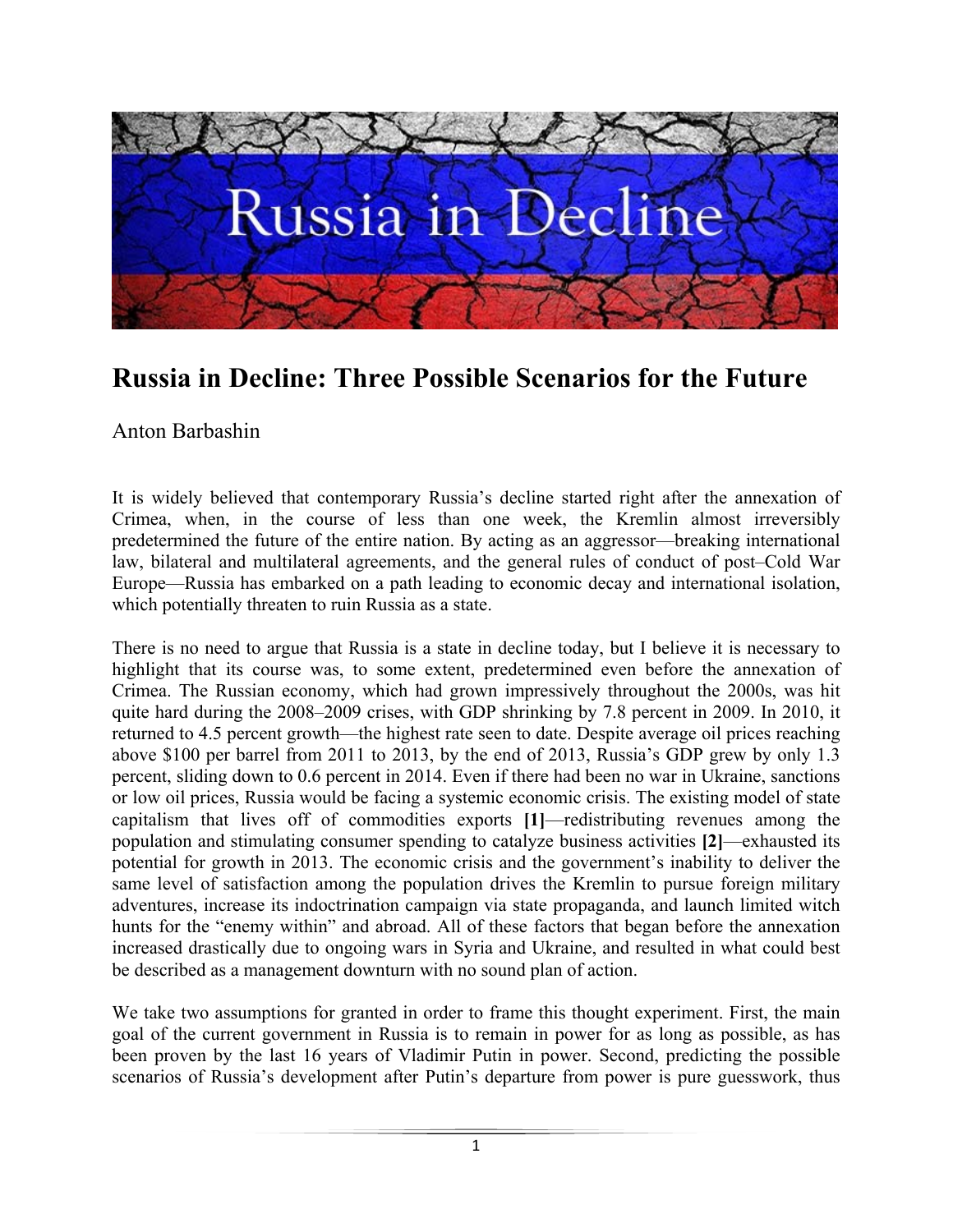we look at the next eight years of Russia's development (assuming that Putin will inevitably run for office in 2018 and not remain in power after 2024).

Given the existing trajectory, one can envision three possible scenarios for the future.

#### **Scenario 1: Realistic—Slow Decline, Manageable Instability**

For the past 15 years, Russia has been saving up money. Thanks to former minister of finance Alexei Kudrin, Russia was able to create decent reserves that, today, stand at \$379 billion (from only \$13.6 billion in 2000). **[3]** By far, the reserves are key to understanding the seeming calmness over Moscow's economic challenges today. In 2008, when reserves stood at almost \$600 billion, the Kremlin was able to cushion the fall by spending 30 percent of the reserves, assured that oil prices would bounce back, which did at that time. Today, even if oil remains in the \$40–50 per barrel range, the Russian economy will not collapse, but will continue to slow down, allowing Russia to adapt to the given circumstances. As we already see today, government policy is to raise and introduce new taxes and duties as well as strengthen and support state corporations and large banks that inevitably lead to a new era of "grey business." This resembles the practices of the 1990s. Instead of paying all taxes and duties, small- and medium-size businesses will downgrade the quality of their goods and services, delegitimize parts of their business to avoid higher taxation, or go completely under. That will lead to more low-level corruption, but maintain barely acceptable—yet still acceptable—conditions for small- and medium-sized businesses. The majority of Russians will search for additional opportunities to earn money, take second jobs, limit their purchases, and downgrade the quality of goods they consume. The government will continue its support of public servants (teachers, doctors, etc.), pensioners, police, and security services to meet at least minimal standards of living, while providing credit to large, state-owned businesses.

Three groups of Russians will continue to flee the country:

- 1. Liberal-minded and general opposition-minded Russians—journalists, activists and researchers—will continue to be pressured by the state to emigrate, with more and more exemplary cases of imprisonment convincing most of them that it is better to continue their work abroad than to rot in jail. The numbers of Russian expatriates living in the Baltics, Poland and Germany will continue to grow significantly.
- 2. Educated and qualified specialists will soon follow, provided they find job offers abroad. Given the devaluation of the ruble and shrinkage of the job market, the most experienced and "worldly" would prefer to work from Warsaw, Riga and Tallinn, rather than barely making it in Moscow or Saint Petersburg. Such a trend is already highly visible in the IT sector.
- 3. Business and former state employees who can buy their place in the West, may use their significant funds, acquired while working in Russia, to emigrate. There is an impressive cohort of businesses that, following promises of the state, "hung around" during the downslide since 2014, waiting for oil prices or economic growth to bounce back in 2016;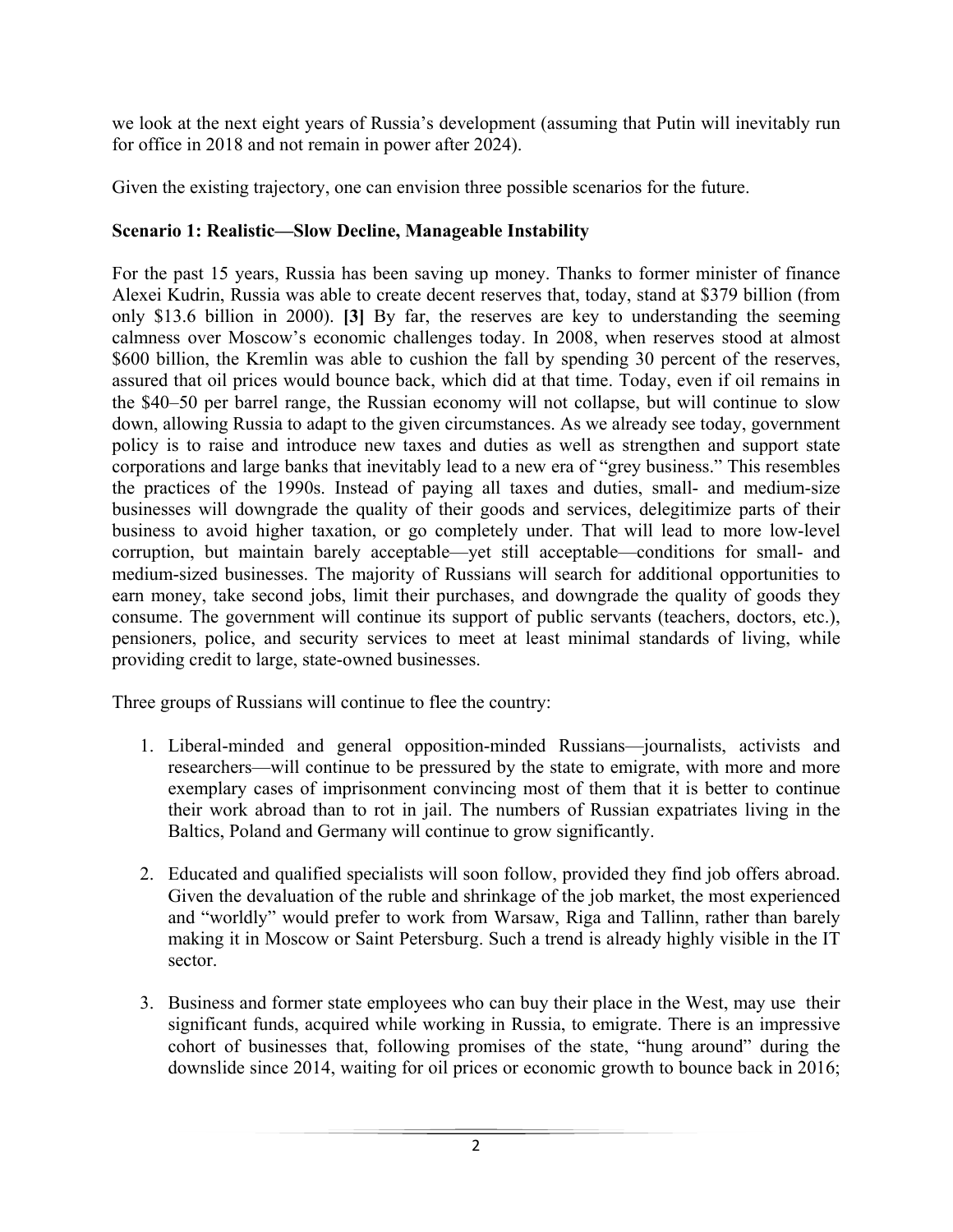but seeing profits evaporate and taxes grow, they now use any remaining opportunities to leave the country freely.

Learning the lessons of the Soviet Union, Moscow will not close the border entirely. Further limitations are possible, but opportunities will remain for those who wish take their dissatisfaction with the Kremlin's decision-making abroad, leaving niche groups from Kaliningrad to Vladivostok to protest and irritate the state. As with the protestors of the past couple of years, the regime will allow for one-topic manifestations focused strictly on social or economic issues. In managing groups one by one, the state will most likely avoid the mass protest movements seen in 2011–2012. To ensure the bankruptcy of the idea of organizing mass movements, state repression will continue to target individual leaders and members of the opposition, prosecuting and jailing them for short- to medium-term sentences.

Domestic Russian life will turn toward a combination of economic degeneration, soft repressions and stable immigration.

In foreign policy, this will mean the continuation of the trend set after the annexation of Crimea: A combination of besieged fortress rhetoric with military build-up on the western flank **[4]** and ongoing managed instability in eastern Ukraine. Moscow will try to prevent new sanctions from being introduced, compensating for existing limitations by multiplying the loopholes to bypass existing constraints via bilateral agreements with western European counterparts, and attempting to create new coalitions to counter terrorist threats. The Kremlin will try to achieve the status of an *ad hoc* ally for Western nations while allowing China to increase its financial and strategic presence in Russia's Far East and Siberia, and not resisting China's gradual takeover of Central Asia as a financial, transport and security region dependent on Beijing.

While maintaining control over its economic decline and any dissenting activity at home, Russia will not aggravate further its relationship with the West. Limiting itself to rhetorical confrontation, Russia will continue managing Ukrainian instability, selling its strategic access to the Central Asian region, and accepting Chinese economic hegemony over Siberia and the Far East.

#### **Scenario 2: Pessimistic—War Mode**

The aggravating economic crisis will lead Moscow to recognize the high likelihood of mass protests against the regime, pushing the Kremlin to increase instability on its borders. Given that remaining in power would still be its main motivator for taking any action, this would lead to open conflicts and war as an excuse to introduce strict political, social and economic limitations at home.

To be clear, even the pessimistic scenario does not envision a direct assault on NATO states, as such actions would not support the goal of keeping Putin in power. NATO member states have the capacity to destroy the Russian economy—even without nuclear threats—in a matter of months by introducing embargoes on Russian exports (especially oil and gas), destroying banking by killing the SWIFT system, and depleting Russia of imports that would lead to food shortages and comprehensive paralysis of the economy.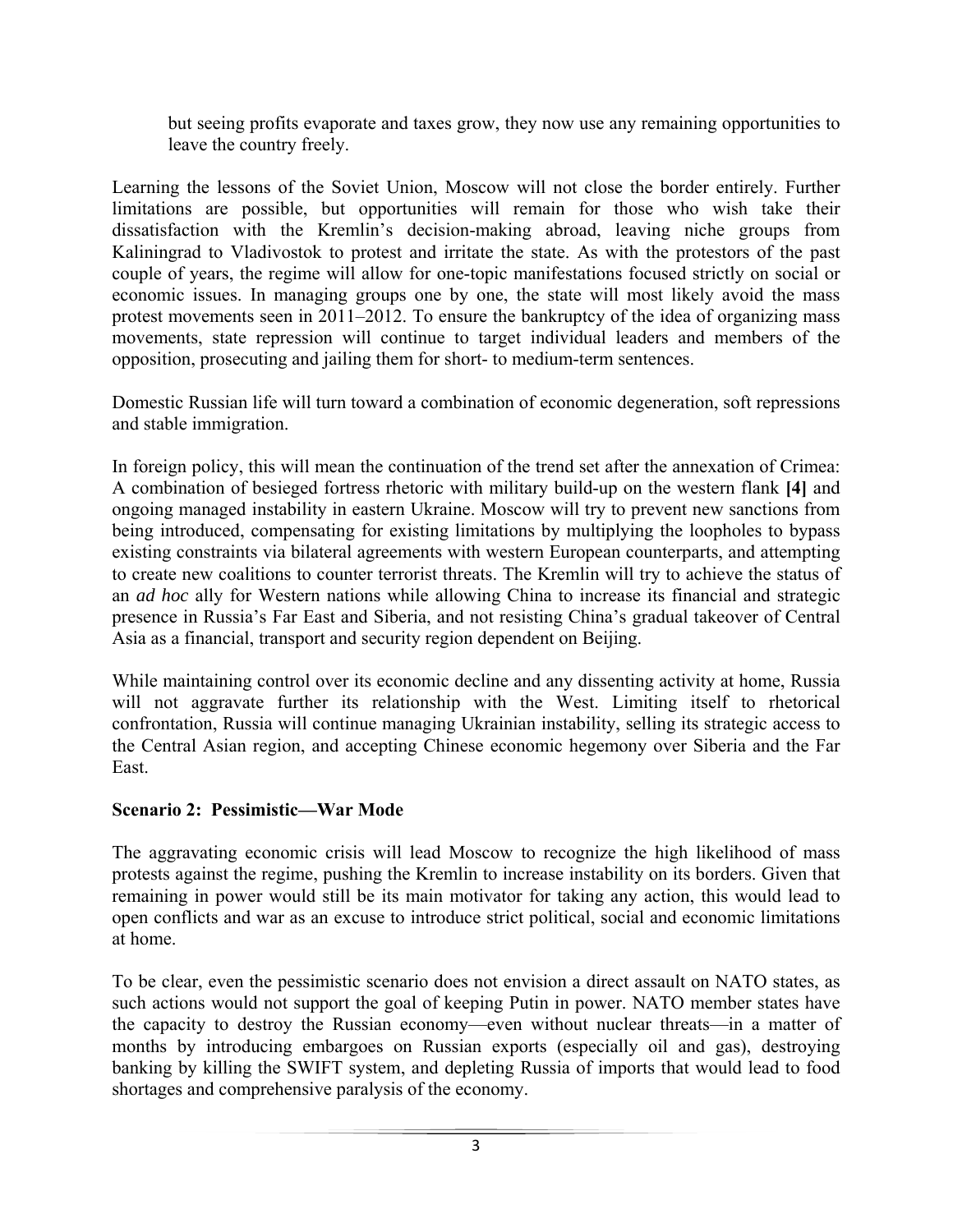Moscow could instigate a NATO assault on Russia on the territory of its closest neighbors (theoretically Moldova and Belarus), convincing Russia's domestic population that the only way to prevent open war with NATO would be a preemptive strike on Kyiv. Whether in the form of a hybrid campaign, or the open use of its military, Russia could unleash a campaign to secure full control of its western non-NATO member states.

The state of war would allow Moscow to launch a full-scale campaign of arrests inside the country, targeting the vast majority of opposition figures, leaders of protests and independent business representatives who would oppose the gradual takeover of the remaining top echelons of the economy, as well as medium-sized businesses, by the state and state-affiliated entities.

"War mode" would allow the Kremlin to introduce unprecedented measures, suppressing all dissent, assuming tighter control of society as well as bureaucratic structures. Such a model would produce guaranteed subordination for a short period of time, but can scarcely produce long standing, institutionalized results.

An even more aggressive stance in foreign policy would lead to the further alienation of Russia's closest allies, as well as China, and other BRICS countries. The "Iran" of the 2010s is a highly risky and unstable model that would actually speed up the process of decline, risking sudden collapse rather than gradual deterioration.

### **Scenario 3. Optimistic—Limited Reforms**

The least likely scenario is Moscow realizing the counter productivity of its current course, and, like the Soviet Union of 1985, deciding to launch a limited reform program to ensure the survivability of leaders in power today. Unlike the Soviet Union of 1985, the Russian Federation has several mechanisms to ensure positive tendencies with limited risks.

First of all, Moscow will need to limit its presence in Ukraine considerably, fulfill its obligations under Minsk II, and leave eastern Ukraine. Although any progress on Crimea can hardly be envisioned under Putin, Russia's constructive position on eastern Ukraine will produce a positive effect, leading to the lifting of at least some sanctions.

Domestically, Moscow could opt for limited liberalization of political life, allowing the opposition to take part in elections and rolling back restrictive laws affecting civil society and media freedoms. Economically, it could opt for lowering taxes and attracting foreign investment and technological transfer.

#### **The Direction of the Decline**

Even though scenarios two and three are highly unlikely, Moscow could combine elements of all scenarios. However, looking at the developments of the past couple of years, it is highly probable that actual developments will result from a combination of the first and second scenarios.

Several features of the decline should be highlighted.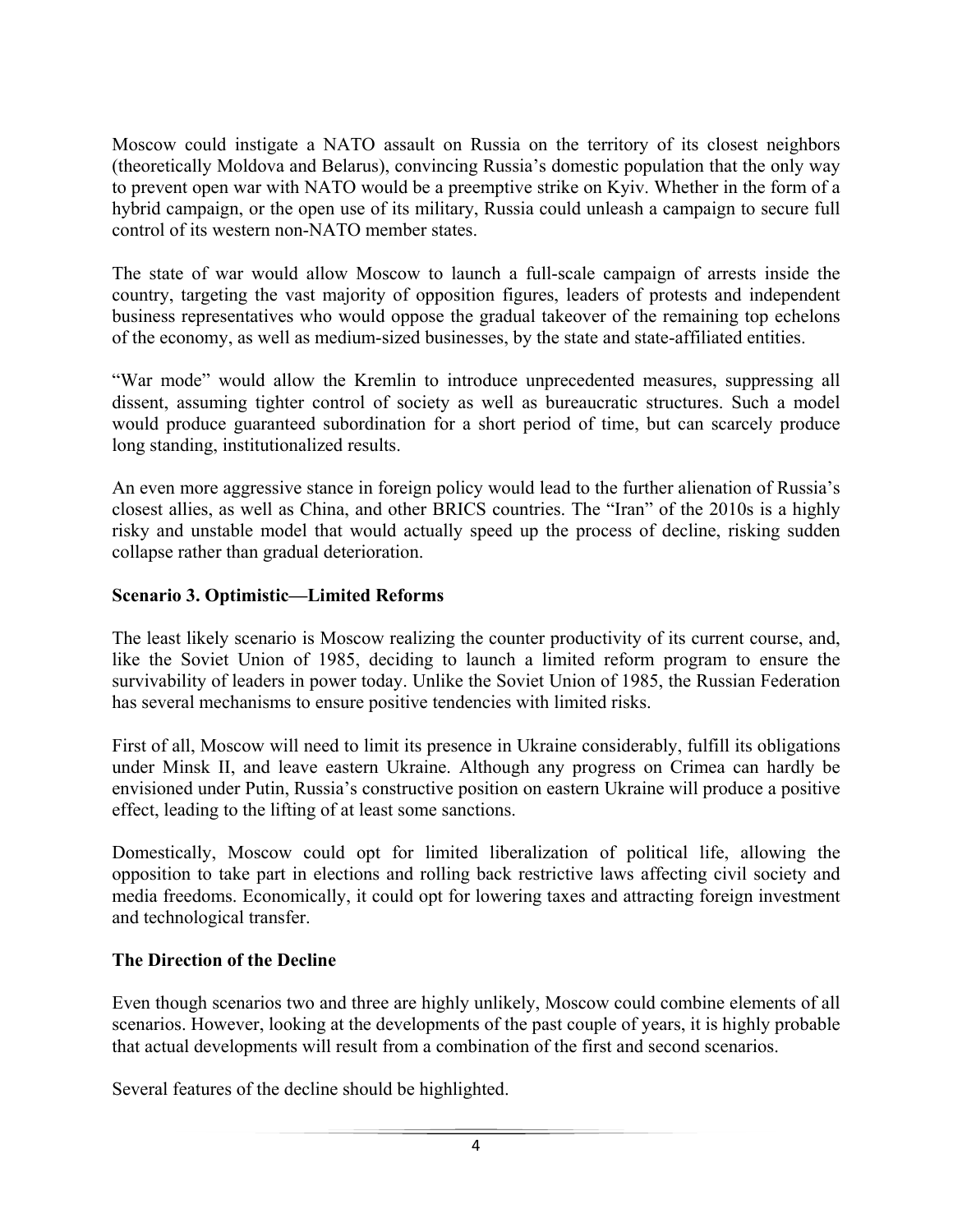- 1. Russia's economy will continue to shrink, limiting its influence on the global economy especially with respect to Europe—specifically, Russia's share of the European gas market will continue to shrink, lowering the European Union's dependence on Russia.
- 2. Russia will continue to become less interesting for potential investors as the purchasing power of the ruble fades. Thus, the Russian market, attractive in the 2000s, will continue to lose luster. From industrial goods to food exports, Russia will continue to offer less demand, and institutional deterioration will force potential investors to rethink investing in Russia, no matter the industry.
- 3. Economic deterioration in Russia will lead to the growing exodus of Russian nationals abroad, primarily to European Union countries. Considering the risks of domestic conflicts in the Caucasus, the number of emigrants might rise drastically over the foreseeable future.
- 4. Russia is increasingly losing its control over its neighbors, including its Eurasian Union partners. One should expect further leaning of Belarus toward the EU, and the Central Asian states toward China.
- 5. Russia's ability to control frozen conflicts on its periphery—Nagorno-Karabakh, Transnistria, Abkhazia and South Ossetia—will deteriorate, leading to the escalation of the conflict, thereby raising the necessity to interfere on the part of the European community.
- 6. Russia's decline is leading to the strengthening of China's position in the region, especially in the Far East. Russian dependence on China as an investor and crisis credit donor will increase.
- 7. Moscow's capabilities to influence the Middle East will inevitably decrease, raising the question of the survivability of Bashar al-Assad in Syria.

The key question to ask is what will be the actual tempo of the deterioration of the economic state of affairs in Russia? Even limited involvement in Syria and Ukraine has accelerated negative trends for the Russian economy considerably; any new campaign would, to an even greater extent, threaten economic sustainability at home. But the need to secure the political loyalty of the population calls for additional actions abroad, ever raising the stakes for Moscow. Russia is heading toward an implosion that will undeniably affect all of its direct neighbors, as well as the key powers that will have to manage the results of the Kremlin's policy today: China, the European Union and the United States.

#### **Notes**

1. Kirill Rogov, *Can "Putinomics" survive?*, ECFR, 5 June, 2015, http://www.ecfr.eu/publications/summary/can\_putinomics\_survive3049.